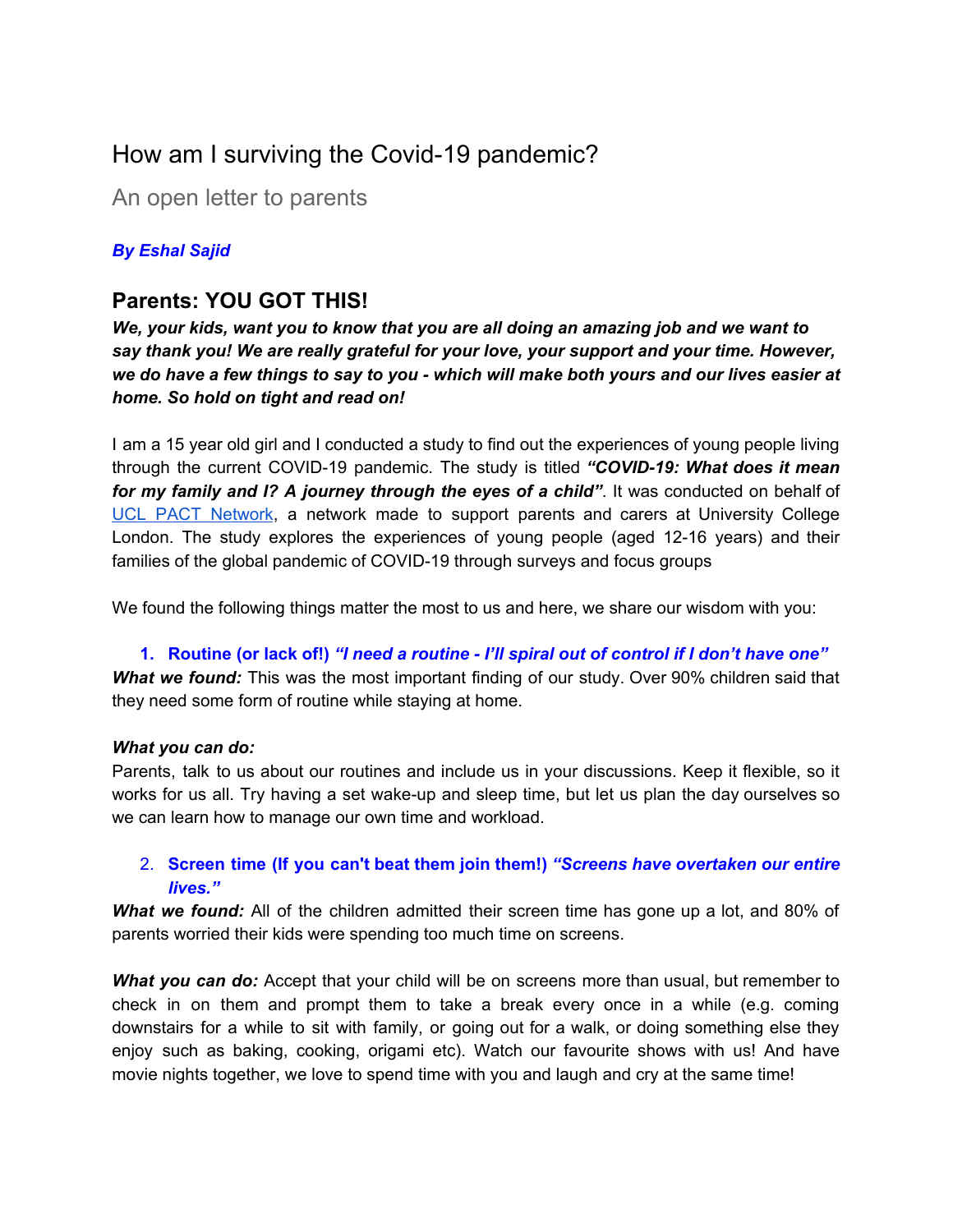#### **3. Spending time together (or not!)** *"No time like the present!"*

*What we found:* All the children and parents thought the lockdown was the best time to spend time with each other, but being stuck in a house together all the time isn't easy.

*What you can do:* Make sure that your kid has a place where they can be alone, and remember they are going to want their own space. Plan some time together and organise fun activities (like a movie night or going out for a walk ) to do together twice a week or more. Let's use a rota to pick activities that everyone can enjoy.

#### 4. **Exercise (indoors vs outdoors)** *"My parents keep forcing me into the garden and I know it's good for me but I'd rather do an ab workout."*

*What we found:* We found that 70% young people preferred doing exercise inside their homes, using an online workout routine. However, adults preferred going out for walks and runs.

*What you can do:* Do exercise together, and encourage your child to find something they enjoy. Try incorporating it into your daily routine - use family challenges, like who can hold a plank for the longest time! If your teen doesn't like exercise, let them go without it for a bit they'll soon realise how important it is for their mental and physical health.

#### 5. **Go easy on us!** *"Parents seem to forget that it's hard for us too!"*

*What we found:* All young people that we spoke to, felt like too much was being expected of them from school, parents and friends.

*What you can do:* It is not easy for teens to adjust from school learning to home learning. They have lost routine, lost touch with friends and lost the glorious days of life on the school campus. If they don't do schoolwork for a day, remember that's okay! It is hard to feel productive at home, and we are doing the best we can. Relax some of your stricter rules, let us stay up a little later or sleep a little longer!

### 6. **Checking in** *"There are so many distractions around me - it's basically impossible to stay focused!"*

*What we found:* 95% of young people said it was hard for them to stay focused at home because of all the distractions around them.

*What you can do:* As an adult, it's sometimes hard to remember to check in on your teen in their room while you're busy at work, but remember they can get easily sidetracked! Just a quick text message if you don't have the time to go to them would get them back on track.

So there we are! I have tried to summarise all the things that are important to us and hopefully, this short letter helped you learn more about what you can do to help your child! I want to say thank you to all the parents, and all children who participated in the study. If you would like more information about the research study, please contact me (Eshal Sajid) at [sajideshal@gmail.com](mailto:sajideshal@gmail.com)